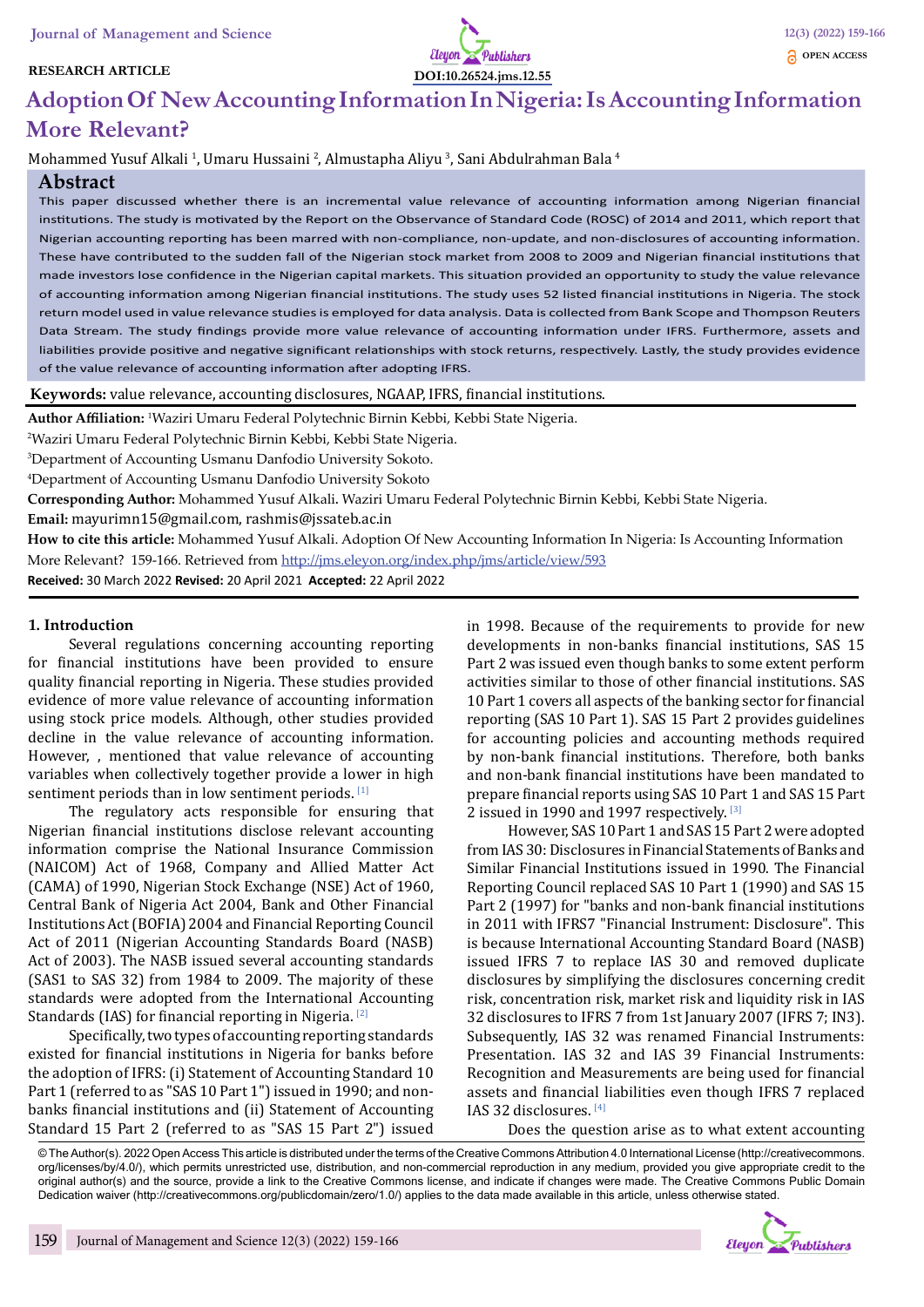disclosures under IFRS can be more relevant in determining the stock prices or returns over the transition period from Nigerian accounting standards (Statement of Accounting Standard (SAS) to IFRS?) Therefore, this research investigated the value relevance of assets and liabilities in financial institutions during IFRS periods consistent with other studies (See, Mbekomize & Popo, 2020; Nelwan et al., 2020; Omran & Tahat, 2020)

#### **2. VALUE RELEVANCE STUDY**

The earliest use of the term "value relevance" was adopted in Amir, Harris and Venuti (1993). Several researchers find this study interesting after the work of Amir. For instance, Bath investigated the value relevance of investments securities using two different measurement approaches of stock prices' historical and fair value of assets and earnings. However, Ohlson first developed the model that associates a firm's stock price value to financial measures. Using the model, Ohlson provided firm value as a linear function of accounting numbers (earnings, book value and other relevant information). One criticism of the model does not explain the relationship between accounting disclosures and the stock market better. The majority of the empirical studies on the relevance of accounting reporting have broadly recorded the significant statistical relationship between book values earnings with share prices or returns. For example, examined the relevance of both book values, earnings, combined book value and earnings value in US firms from 1953 - 1993. [5]

The conceptual framework of financial reporting of IASB 2010 addresses two key operational dimensions or qualitative descriptions of accounting reporting that consist of relevance and reliability to present accounting numbers. The financial statement represents economic phenomena in measures and words, but for it to have relevance should be presented without bias. For the context of this study, on the value relevance of accounting numbers and stock prices contrary to the views of considered, their relevance of accounting information to accounting numbers should be significant and reliable enough to investors, to also be indicated in the share prices or returns. For example, Barth identified relevance as a predictive value, feedback value and timeliness, while reliability includes faithful representation, neutrality and verifiability. To further buttress this, provided that relevance and reliability of accounting information be two main characteristics of accounting information. [6]

Accordingly, emphasised that relevance and reliability are the capacity of accounting numbers to summarise and capture accounting information that has a significant effect on stock prices. Therefore, the usefulness of accounting numbers and financial information must reflect the fundamental value. For example, the study of examined whether the relations between accounting numbers and stock prices are valuerelevant in explaining market value. Investigating the relevance of accounting information means a researcher wants to find out if accounting numbers are used by stock investors as an input for valuation in the stock market. [7]

Value relevance is the "association between accounting amounts and security values". The ability for accounting reporting to summarise and capture accounting information affecting share information has been examined in testing the statistical relationship between accounting numbers

and market values and mapping from financial statements to "intrinsic" values. Similarly, value relevance of financial information can be predictive and statistically measured through the relationship between stock market values or returns from the information reported by the financial statement, with the ability of the information provided in the annual reports to summarise and capture firm value.  $[8,9,10]$ 

Beisland reported that the majority of value relevance researches are related to market efficiency because they can provide the relationship between accounting measures and stock prices. In several studies, the Ohlson model is used to explore the association between the stock market value of equity and accounting disclosure variables, such as book value per share (representing balance sheet), earnings per share (representing income statement), other comprehensive income and cash flows. [11,12,13,14]

In the work of Francis and Schipper, they considered four possible interpretations of the assumptions of value relevance. The first clarification is that accounting measures lead stock prices by capturing intrinsic values of shares that give the significance or meaning of stock prices. Secondly, accounting reporting is value relevant once it can assist in predicting variables used in a valuation model. The third and fourth are more relevant when accounting information shows the statistical association between accounting numbers and returns or prices. [15,16,17,18]

To (or "intending to")expand the research on value relevance in other fields, like expenditure for advertisement in the pharmaceutical business, Gu and Li investigated the contribution of growing demand for expenditures in pharmaceutical companies with firm value. They believe that stock investors understand pharmaceutical firms advertisements as a source of economic benefit. They found that advertisement expenditure in the pharmaceutical business has a significant relationship with firm returns and stock prices. Furthermore, they discovered expenditure has similar characteristics with capitalised intangible assets, unlike research and development (R&D). [19,20,21,22,23]

Meanwhile, Holthausen and Watts critically evaluated standard-setting inferences drawn from value relevance studies. They drew 62 value relevance research papers from high-quality accounting journals from 1980 to 2000. From the evaluation of the papers, it is reported that the majority of the research use relative association studies and the rest use information content and association research. Vijitha and Nimalathasan, (2014) provide evidence from their studies on the Sri Lanka stock exchange that accounting numbers have a significant impact on share prices with a significant correlation between accounting information and share price. Furthermore, a study on the value relevance of compliance with the mandatory adoption of IFRS was carried out found that mandatory compliance with adoption is value relevant. They further prove that the R2 coefficient is high in the net income of those firms with high compliance in comparison with low compliance companies. [24,25,26,27]

Barth, Beaver and Landsman and Holthausen and Watts in their study clarified some misconceptions about value relevance studies that: (i) empirical applications of valuation models are employed to discuss issues on the relevance of accounting information, even with the assumptions underlying models for valuations are

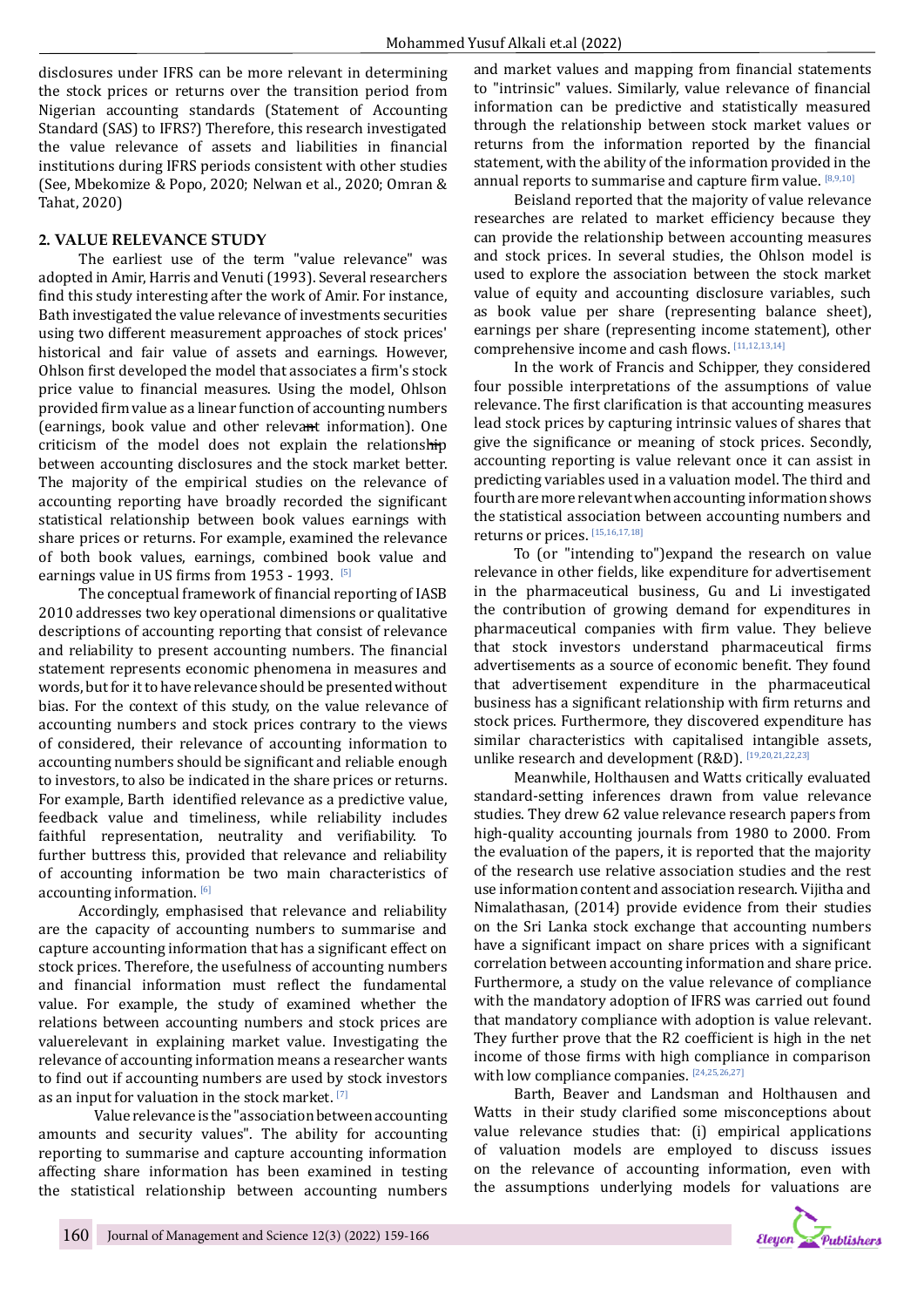simplified; (ii) the use of econometric models can be applied to moderate the relationship between the common econometric problems in value relevance studies; (iii) the study of value relevance can address the issue of conservatism, regardless of being inconsistent with the characteristics of accounting practice established by FASB; in fairness, in the absence of value relevance studies, it would be challenging to establish that accounting practice is conservative; and (iv) it enables researchers to understand how accounting numbers reflect accounting information used by the investors with regards to the equity value of firms.

The results of prior literature have mixed results on the findings of value relevance of book value and its components as measured by the balance sheet, i.e., the net assets less liability presented to common shareholders. Balance sheet disclosures on assets and liabilities provide the information needed by the investors for decision-making. Section 7 of IFRS 7 stated that firms should disclose accounting information for users of financial statements to examine the importance of financial instruments for their performance and financial positions. Thus, Nigeria, the second most significant capital market in Africa after South Africa, expects assets and liabilities to be more relevant to investors under the new accounting reporting. This can also be further stated that nonperforming loans disclosed under IFRS using fair value will be more value relevant than non-performing loans under SAS using historical cost.

Thus, the value relevance of assets and liabilities can increase or decrease because of new accounting regulations depending on the complexity of the number of several factors. Nevertheless, the most fundamental consideration is if the net benefit from having more disclosure could be positive or negative, specifically using IFRS for financial instruments.

Hence, hypotheses for this study are as follows:

H1: Assets and liabilities disclosed under IFRS are more value relevant than assets and liabilities disclosed under NGAAP among Nigerian Financial Institutions

### **3. METHODOLOGY**

The basic approaches with the study on value relevance and assets and liabilities and selected assets and liabilities are based on the reported accounting disclosures derived from annual reports. The foundation of the total assets, total liabilities, selected assets, and liabilities from the regression models are based on accounting data generated from Bank Scope, Thompson Data Stream and annual reports of each of the respective financial institutions. Several literature exists on the different approaches from the previous research on the assets, liabilities, selected assets and liabilities. The most effective method concerning this study is possibly. Barth used disclosure of SFAS 107, such as fair value disclosures of financial assets as well as liabilities in the first group. The second group contains no SFAS 107 assets and liabilities, like non-financial assets and tangible assets. The last group contained the non-performing loans. A similar design was also used.

The study uses 52 financial institutions from the listed firms in the Nigerian stock markets. However, there are 69 listed financial institutions in the Nigerian capital markets from 2009, but 17 financial institutions were delisted from the markets as a result of not meeting the minimum capital requirements and non-compliance with the mandatory IFRS adoptions. The study adopted stock return models by Easton and Harris. Furthermore, the study uses two periods of preand after adopting IFRS. The pre period s from 2009 to 2011 and after from 2012 to 2013. The choice of the two periods is because the year 2009 is the year in which the financial crisis ended by having a bailout from the Nigerian Central Bank to financial institutions, and 2012 is the year in which all firms listed in the Nigerian capital market commence adoption of IFRS.

#### **3.1 Total Assets and Liabilities Models**

This equation model describes the association between assets and liabilities and stock returns that have been derived from Easton and Harris (1991)

This is derived based on the disclosure requirements as in IAS 39 classifications of financial assets.

Model 1.

 $\text{Ret}_{it} = \alpha_0 + \beta_1 \text{ TA}_{it} + \beta_2 \Delta \text{TA}_{(t-1)} + \beta_3 \text{ TL}_{(t+1)} + \beta_4 \Delta \text{TL}_{(t-1)} + \beta_5$  $SIZE_{it} + \beta_6 LEV_{it} + \mu_{it}$  (1b)

Ret = stock return for firm iat end of three months of the fiscal year-end

 $TA_{i_t}$  = Total assets per share for firm i for the period t

 $TL_{i_t}$  = Total liabilities per share in firm i for period t

ΔTAi<sub>t</sub>-Change in total assets per share for firm i for the period t-1

 $\Delta TL_{it-1}$  =Total liabilities per share in firm i for period t-1 Size = Log of assets

Lev = Current assets divided by current liabilities

μi = random error term or disturbance error

α, γ, β& a=regression coefficient to capture the fraction of prices.

### **3.2 Data and Descriptive Statistics**

From Panel 1A, the stock return model, the mean values in the period of 2009 to 2011 was NGN16.32019 (USD0.01053) kobo per share, and the standard deviation was NGN8.51573 (USD0.0549) kobo per share. The minimum value of NGN1.51 (USD0.0097) kobo per share was low during the period because of the market failure in 2009, and the maximum value of NGN33.88 (USD0.0086) kobo per share can be attributed to an increase in share return for Stanbic IBTC Bank. That means the stock return deviated from the mean by NGN8.51573 (USD0.0549) from under NGAAP. However, under IFRS, the mean value was NGN16.80577 (USD0.1084) kobo per share, the standard deviation was NGN7.799562 (USD0.05158) kobo per share, the minimum value was NGN1.51 (USD0.0097) kobo per share, and the maximum value was NGN33.88 (USD0.0086) kobo per share. Demonstrating that stock return deviated from the mean by NGN8.51573 (USD0.05158) under NGAAP. The mean value under IFRS was higher than the mean value under NGAAP. The overall mean value for stock return was greater than the mean values for stock price for both periods, indicating an increase in share price and share return under IFRS.

This is not surprising because during the period from 2008 to 2009, a drastic fall in share prices was produced because of the financial crisis during the period. Also, in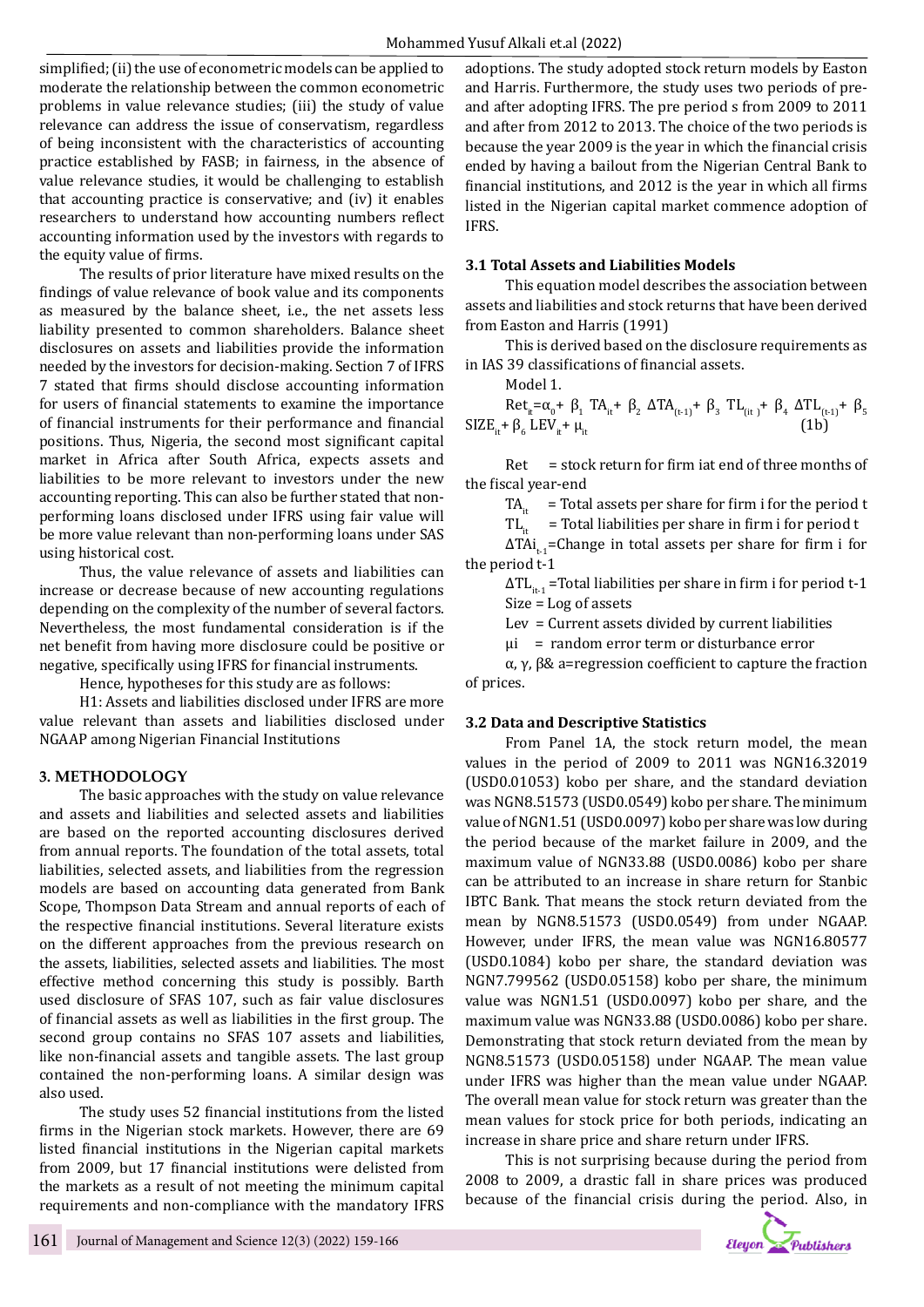January 2013, the NSE injected six secondary fixed income liquidity traded in the market to provide market liquidity (NSE, 2012).

### **3.3 Pearson correlations**

From Panel 1A and 1B in Table 2, the variables from Panel 1A under NGAAPtahada positive coefficient of 0.2618 at a significance level of 10%. Also, the Δta variable had a positive coefficient of 0.3703 but was not significant. Variable tl had a coefficient of -0.2915 at a significance level of 10%. Furthrmore, variable Δtl had a negative correlation of -0.22032with a significance level of 10%. However, under IFRS in Panel 1B ta had a greater correlation than under NGAAP with a coefficient of 0.5638 at the 1% significance level. But, Δta with a positive coefficient of 0.2721 had a significance level of 1%, which was different from Δta under NGAAP. The tl variable in Panel 2A had an adverse coefficient of -0.4783 at the 1% level, which was greater than under NGAAP. Variable Δtl had an adverse coefficient of -0.1844 but had no significant association with stock return.

# **3.4 Value Relevance of Regression Models Assets and liabilities**

Model 1a presents the regression analysis using stock return for assets and liabilities. The variable ta had a positive coefficient of 0.025 under NGAAP. This shows that an increase of NGN1 (USD0.01) in ta results in an increase of NGN2.50 (USD0.02) Kobo under NGAAP. Under IFRS, the result was positive, but the coefficient is larger than that of NGAAP. These findings provide evidence that an increase in ta creates an increase in the stock market. For every increment of NGN1 (USD0.01) in ta, an increase of NGN7.09 (USD0.05) kobo occurs under IFRS. Therefore, there is the greater value of accounting information under IFRS for ta. Although, Δta had a positive coefficient, this value was not significant under NGAAP. The result shows that a change in Δta did not produce any increase or decrease in the value of stock return in the period. In contrast, Δta under IFRS had a positive coefficient of 0.027. This presents evidence that for every increase of NGN1 (USD0.01) in Δta, an increase of NGN2.70 (USD0.02) Kobo would occur in stock return.

The tl variable had a negative coefficient of -0.058

under NGAAP. The finding indicated that for every increase of NGN1 (USD0.01) in tl, the stock return is expected to decrease by NGN5.8 (USD0.04) kobo per share. The variable tl under IFRS had a negative coefficient -0.045, showing that positive change in the stock price occurred whenever there was an increase in tl. Thus, a decrease of NGN1 (USD0.01) in tl will result in an increase of stock return by NGN4.50 (USD0.03) kobo. The variable Δtl under NGAAP had a negative coefficient of -0.001 signifying that a change in Δtl would cause a change in stock return. Thus, a decrease in Δtl would result in an increase in stock return of 0.1 Kobo. Under IFRS, the Δtl coefficient was negative and was not significant. This demonstrated that under IFRS, Δtl did not provide any decrease or increase on stock return. This insignificance of Δtl could be as the result of stock return not reflecting the real situation of the market because a shareholder depends on ta for firm performance information.

The control variable size had a positive but insignificant relationship under NGAAP, showing that under NGAAP size had no influence overstock return. This insignificance might be attributed to the fact that shareholders did not rely on the size of firms under NGAAP to determine the value relevance of accounting information. Interestingly, under IFRS, size had a positive coefficient of 0.014, which is quite a normal in capital market research. This is because, as Fama and French (1992) have argued, firms that are small usually have greater expectations in the market. The result indicated that for every increase in NGN1 (USD0.01) in size, the stock return would increase by NGN1.4 (USD0.01) kobo. The variable lev had a negative coefficient of -0.020 under NGAAP and a negative coefficient of -0.497 under IFRS. Thus, for every increase of NGN1 (USD0.01) in Δlev, the stock return increased by NGN0.02 (USD0.0001) Kobo under NGAAP and decreased by NGN4.97 (USD0.03) kobo per share under IFRS.

Two models were used in the study. The value of the Hausman test under NGAAP had a p-value of 0.523. This shows that RE was the best model for the study. To determine the applicability of RE, the LM test was conducted to compare LM and OLS. The further analysis had a p-value of 0.000 signifying that the RE model was the most appropriate model. In contrast, the value of the Hausman test of 0.000

### **Table 1 (Descriptive Statistics)**

**Panel 1A: Stock Return Model: Assets and Liabilities and Component of Assets and Liabilities Data (In Billions of NGN) NGAAP** 

| Var  | 0bs | <b>Mean</b> | Std. Dev. | Min      | <b>Max</b> |
|------|-----|-------------|-----------|----------|------------|
| ret  | 156 | 16.32019    | 8.515730  | 1.51     | 33.88      |
| Ta   | 156 | 5230.720    | 8207.975  | 0.049742 | 66058.48   |
| TI   | 156 | 3548.420    | 5201.848  | 0.022482 | 24778.10   |
| size | 156 | 7.678356    | 1.0380400 | 0.012090 | 9.927604   |
| lev  | 156 | 2.663079    | 3.0490190 | 0.139643 | 20.29097   |

**Panel 1A: Stock Return Model: Assets and Liabilities and Component of Assets and Liabilities Data (In Billions of NGN) IFRS**

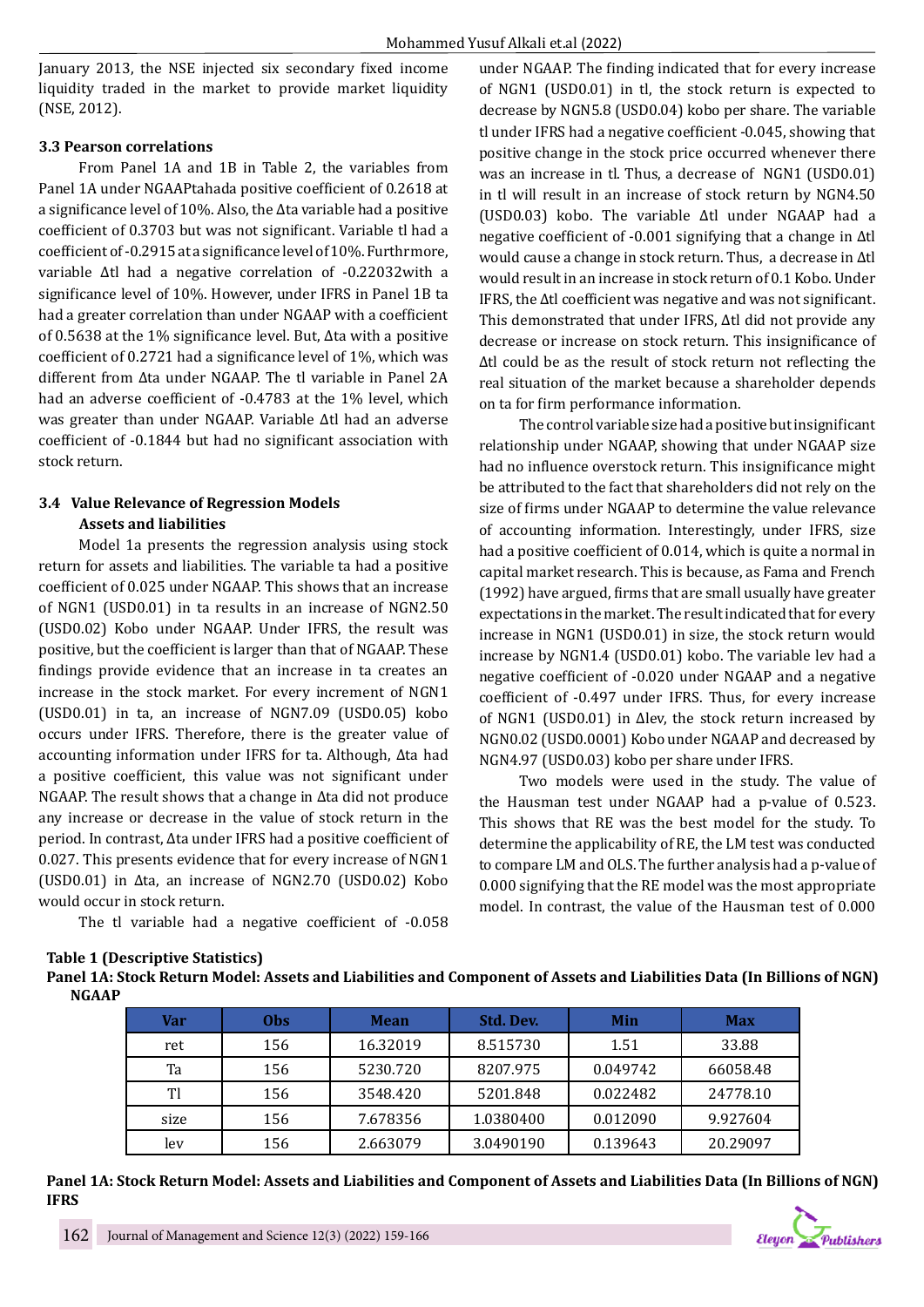| Var  | <b>Obs</b> | <b>Mean</b> | Std. Dev. | Min      | <b>Max</b> |
|------|------------|-------------|-----------|----------|------------|
| ret  | 104        | 16.80577    | 7.799562  | 1.51     | 33.88      |
| Ta   | 104        | 23094.73    | 134379.9  | 0.266925 | 1371708    |
| Tl   | 104        | 5253.743    | 9854.680  | 0.134812 | 73358.01   |
| size | 104        | 7.757409    | 1.089620  | 0.033913 | 11.28494   |
| lev  | 104        | 1095.211    | 11033.16  | 0.001000 | 112524.3   |

Note: The descriptive statistics for stock return are stated in the panel.ret = stock return three months after the fiscal year end; ta = total assets scaled by the common equity at the beginning of the fiscal year; Δta = change in Total assets scaled by the common equity at the beginning of the fiscal year; tl = total liabilities scaled by the common equity at the beginning of the fiscal year; Δtl = change in total liabilities scaled by the common equity at the beginning of the fiscal year;

### **Table 2**

### **Pearson's Correlation for Assets, Liabilities Panel 1A: Stock Return under NGAAP**

| <b>Variable</b> | <b>Ret</b>  | ta    | $\Delta$ ta | tl       | $\Delta t$ | <b>Size</b> | lev   |
|-----------------|-------------|-------|-------------|----------|------------|-------------|-------|
| ret             | 1.000       |       |             |          |            |             |       |
| ta              | $0.262**$   | 1.000 |             |          |            |             |       |
| Δta             | 0.370       | 0.031 | 1.000       |          |            |             |       |
| tl              | $-0.292**$  | 0.266 | 0.069       | 1.000    |            |             |       |
| $\Delta t$      | $-0.203**$  | 0.132 | 0.241       | 0.212    | 1.000      |             |       |
| size            | $-0.248***$ | 0.008 | 0.284       | $-0.057$ | 0.135      | 0.050       | 0.104 |
| lev             | $-0.349**$  | 0.084 | $-0.012$    | 0.487    | 0.347      | 0.219       | 0.717 |

# **Table 2(Continued)**

# **Panel 1B: Stock Return Model IFRS**

| <b>Variable</b> | <b>Ret</b>   | Ta        | $\Delta$ ta | $\mathbf{t}$ | $\Delta t$ | <b>Size</b> | Lev   |
|-----------------|--------------|-----------|-------------|--------------|------------|-------------|-------|
| ret             | 1.000        |           |             |              |            |             |       |
| ta              | $0.5638***$  | 1.000     |             |              |            |             |       |
| Δta             | $0.2721*$    | $-0.1599$ | 1.000       |              |            |             |       |
| tl              | $-0.4783***$ | 0.4301    | $-0.1456$   | 1.000        |            |             |       |
| $\Delta t$      | $-0.1434$    | 0.1695    | $-0.1321$   | 0.2100       | 1.000      |             |       |
| size            | $0.4152***$  | 0.4426    | $-0.3021$   | 0.5264       | $-0.0292$  | 1.000       |       |
| lev             | $-0.2318**$  | 0.0807    | $-0.1301$   | 0.4679       | 0.8872     | 0.45731.00  | 1.000 |

Note: The descriptive statistics on the stock return is stated in the panel. ret = stock return three months after the fiscal year end; ta = total assets scaled by the common equity at the beginning of the fiscal year; Δta = change in total assets scaled by the common equity at the beginning of the fiscal year; tl = total liabilities scaled by the common equity at the beginning of the fiscal year; Δtl = change in total liabilities scaled by the common equity at the beginning of the fiscal year;

# **Table 3**

# **Model 1 Results of the Regression on Assets and Liabilities**

$$
Ret_{it} = \alpha_0 + \beta_1 TA_{it} + \beta_2 A TA_{(t-1)} + \beta_3 TL_{(it)} + \beta_4 A TL_{(t-1)} + \beta_5 SIZE_{it} + \beta_6 LEV_{it} + \mu_{it}
$$
\n(1a)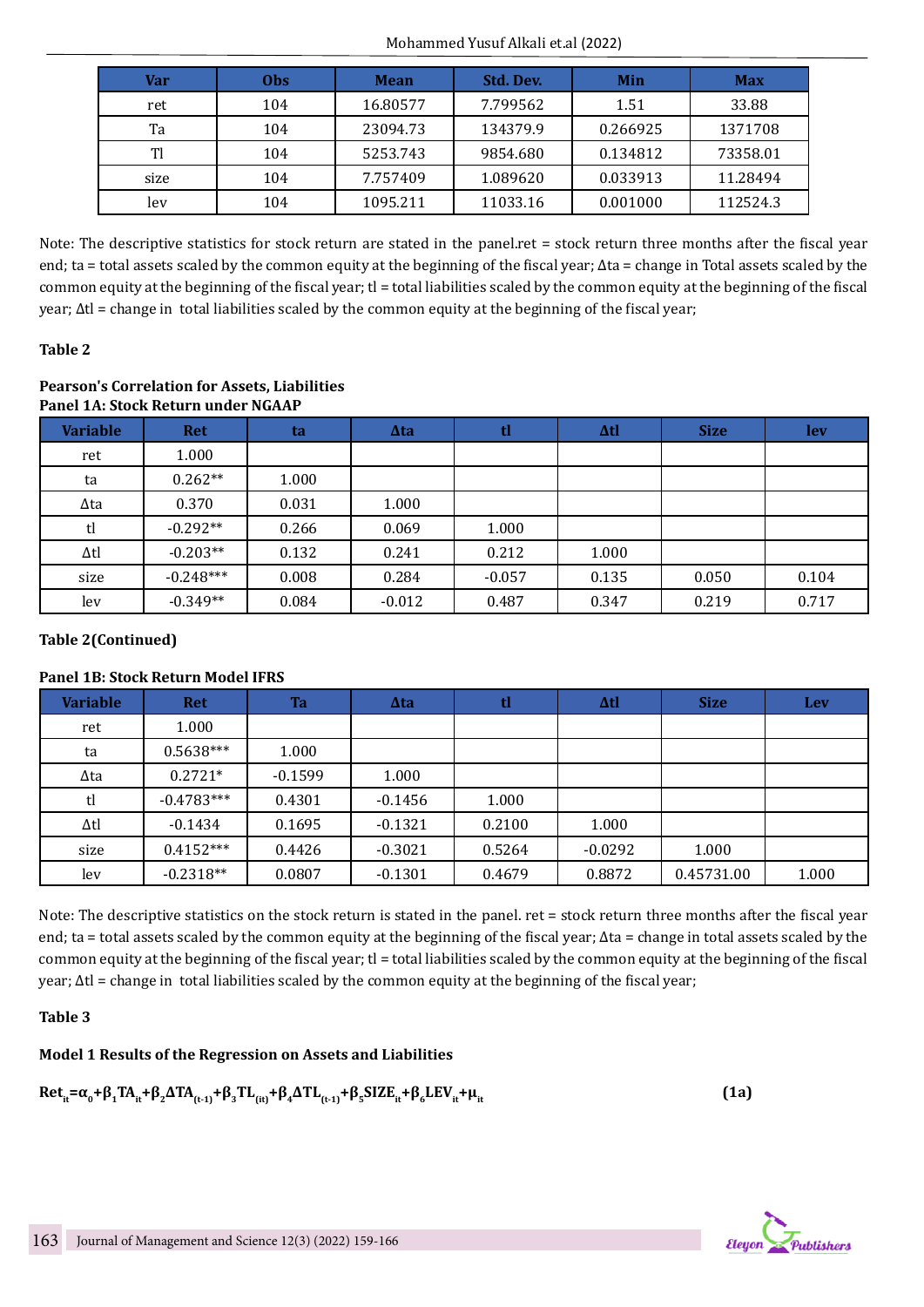### **Panel 2A: Stock Return Model**

|                      |          | <b>NGAAP-RE</b> | <b>IFRS-FE</b> |          |         |         |
|----------------------|----------|-----------------|----------------|----------|---------|---------|
| <b>Variable</b>      | Coef.    | t-value         | p-value        | Coef.    | t-value | p-value |
| Constant             | 0.930    | 2.61            | 0.009          | $-7.722$ | $-1.94$ | 0.058   |
| Ta                   | 0.025    | 2.30            | 0.022          | 0.709    | 7.37    | 0.000   |
| Δta                  | 0.003    | 1.44            | 0.149          | 0.027    | 1.76    | 0.084   |
| Tl                   | $-0.058$ | $-2.28$         | 0.023          | $-0.045$ | $-9.79$ | 0.000   |
| $\Delta \text{tl}$   | $-0.001$ | $-2.23$         | 0.026          | 0.048    | 0.48    | 0.636   |
| Size                 | $-0.010$ | $-1.32$         | 0.188          | 0.014    | 2.82    | 0.007   |
| Lev                  | $-0.020$ | $-2.28$         | 0.023          | $-0.497$ | $-2.21$ | 0.031   |
| Hausman              | 0.523    |                 |                |          | 0.00    |         |
| LM test              | 0.000    |                 |                |          |         |         |
| F-statistic          |          |                 |                | 46.70    |         |         |
| P-statistic<br>0.001 |          |                 |                | 0.00     |         |         |
| Wald                 | 21.86    |                 |                |          |         |         |
| Adjusted R2          | 26.4%    |                 |                |          | 54.2%   |         |
| Cramer               |          |                 | 0.23452        |          |         |         |

### **Note:ret = stock return three months after the fiscal year end ta = total liabilities per share return, Δta = change in total assets per share return, tl = total liabilities per share return, Δtl = change in total liabilities per share return, size = log of assets, and lev = current assets/current liabilities.**

In summary, the reported Adjusted R2 for IFRS in the two models was higher than the Adjusted R2 for NGAAP, demonstrating that more explanatory power of accounting information was present under IFRS. The presence of a lower Adjusted R2 under stock return has been reported to be very common in the literature. Furthermore, the coefficient of stock return under IFRS was also higher than the coefficient for stock return under NGAAP except for tl. The significance value of tl under IFRS was also higher than tl under NGAAP. All variables were found to be value relevant under the NGAAP and IFRS in the models. These results are consistent with those of Bath and Venkatachalam, who reported assets and liabilities were significant in providing relevant information to the investors. This finding implies that investor uses ta and tl to determine the value of accounting information in the Nigerian stock markets.

We conduct the further test to determine whether adjusted R2 is statistically different. The results of Cramer (1987)Z (statistics) provide no significance between the two periods. This need to be interpreted with caution because the study did not use all the companies during the periods. Furthermore, the study used three years before and two years after the adoption. Moreover, the non-statistical difference could also be attributed to the fact firms have been reporting non-mandatory accounting reporting before the adoption of IFRS.

### **4. Conclusion**

Prior literature and studies have supported the notion that accounting information has decreased in value relevance over the past few decades. The results of this study show that assets and liabilities, income and expenditure and cash flows captured most of the required information in determining the

value relevance of accounting information among Nigerian financial institutions. The present study's findings show that accounting disclosures under NGAAP and IFRS adoption have statistically significant findings in explaining share prices and returns. Specifically, the disclosures reported from financial statements of financial institutions such as; assets and liabilities

The results of the present study show that for both NGAAP and IFRS, assets and liabilities are positively and negatively related to the stock market value of the equity for stock return models. These findings are consistent with prior value relevance related studies, which originated from the seminal works of Ball and Brown (1968) and Beaver (1968). The results are similar in some points, with the theoretical assumptions of the EMH for the listed firms. However, unlike prior literature on value relevance research in emerging markets, the present study found relatively higher Adjusted R2s (explanatory power) in regression measurement. This indicates that an increase in the value relevance of accounting information grew from NGAAP to IFRS over the period.

The most significant aspect of the present study within the period of NGAAP and the transition reporting period of January 2012 is the mixed empirical signals on the variables adopted. They exhibit greater and lower value relevance of accounting information after adopting IFRS. Furthermore, the empirical findings from the stock price and return models show significant signs of increase and decline in the value relevance of information and a rise in value relevance in the disclosures. Namely, total assets and total liabilities have shown an increase in value relevance

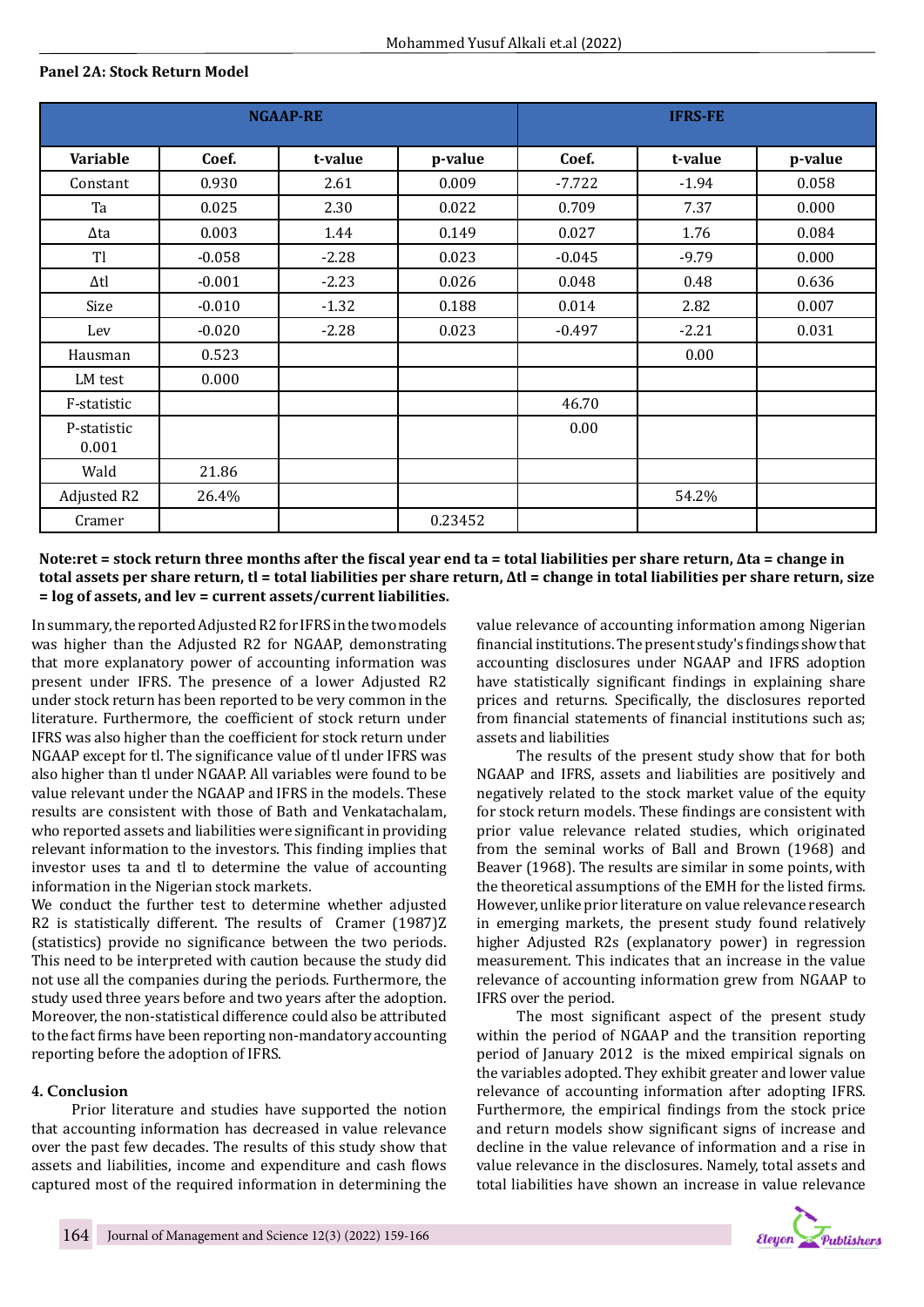during the transition periods. The possible explanation of this finding can be attributed to the fact that the period of transition was characterised by greater use of IFRS by the banks.

The present study's findings have shown that markets provide signals to explain the behaviour of accounting reporting under NGAAP and IFRS using both the stock price and return models. Connelly, Certo, Ireland, and Reutzel (2010), for example, are of the notion that managers and investors must make a choice on whether and how to send information (a signal) while other users (the receivers) should choose the method of how to understand the signal from the market. This process and understanding derived from it will further increase investors' confidence in the market based on the new requirements of IFRS standards

Furthermore, the present study's findings show significant evidence of the increased relevance of accounting information among Nigerian financial institutions during the period of IFRS adoption evident in the Adjusted R2. The present study concludes that financial institutions reports of accounting information, the disclosure of assets and liabilities, income statement, other comprehensive income and cash flow statements will increase the relevance of accounting information. Today, financial institutions have recovered much of the decision usefulness lost under NGAAP. However, this regaining of the value relevance of financial institutions could be the result of adopting IFRS, which can further be studied because the CAMA 1990 requirement is not in alignment with IFRS. Furthermore, CAMA emphasises the use of historical cost accounting rules for all listed firms in Nigeria. This requirement of CAMA conflicts with IFRS requirements for fair value measurements.

Lastly, value relevance researchers are motivated because firms listed on the stock market use accounting information as one of the important channels of communication to investors, government, equity investors and the public at large. Furthermore, the accounting regulation setters and stock market regulators, have much work to improve the accounting reporting relevance by increasing the financial reporting and transparency level. Therefore, this study has contributed to the development of relevant accounting reporting to users of accounting information.

### **Acknowledgemet**

Nill

### **Funding**

No funding was received to carry out this study.

### **References**

- 1. D. Aboody, J. Hughes, J. Liu, Measuring value relevance in a (possibly) inefficient market. Journal of Accounting Research, 40(4) (2002) 965–986.
- 2. E. Amir, T.S. Harris, E.K. Venuti, A Comparison of the Value-Relevance of U .S. versus Non-U . S . GAAP Accounting Measures Using Form 20-F Reconciliations, Journal of Accounting Research, 31 (1993) 230–264.
- 3. N. Balasundaram, The Value Relevance of Accounting Information and Its Impact on Market Vulnerability: A Study of Listed Manufacturing Companies in Sri Lanka,

Merit Reserach Journals, 1(2) (2013) 30–36.

- 4. M.E. Barth, W.H. Beaver, The Relevance of Value Relevance Research, Journal of Accounting & Economics Conference, 650 (2000).
- 5. M.E. Barth, W.H. Beaver, W.R. Landsman, Value relevance of banks' fair value disclosures under SFAS No. 107, In Accounting Review, 71(4) (1996) 513–537.
- 6. M.E. Barth, W.R. Landsman, D. Young, Z. Zhuang, Relevance of differences between net income based on IFRS and domestic standards for european firms, Journal of Business Finance and Accounting, 41(3–4) (2014) 297–327.
- 7. L. Beisland, Essays on the value relevance of accounting information (Issue November), (2008).
- 8. L.A. Beisland, A Review of the Value Relevance Literature, The Open Business Journal, 2(1) (2009) 7–27.
- 9. J.O. Brien, Relevance and Reliability of Fair Values : Discussion of Issues Raised in " Fair Value Accounting for Financial Instruments : Some Implications for Bank Regulation " (2005) 1–12.
- 10. B.L. Connelly, S.T. Certo, R.D. Ireland, C.R. Reutzel, Signaling Theory: A Review and Assessment, Journal of Management, 37(1) (2011) 39–67.
- 11. D.W. Collins, E.L. Maydew, Accounting. Journal of Accounting and Economics, 24 (1997) 39–67.
- 12. L.M. Dunham, J.L. Grandstaff, The Value Relevance of Earnings, Book Values, and Other Accounting Information and the Role of Economic Conditions in Value Relevance: A Literature Review\*, Accounting Perspectives, (2021).
- 13. E.A. Eccher, K. Ramesh, S.R. Thiagarajan, Fair value disclosures by bank holding companies, In Journal of Accounting and Economics, 22(1–3) (1996) 79–117.
- 14. I. Goncharov, A. Hodgson, Measuring and Reporting Income in Europe, In Journal of International Accounting Research, 10(1) (2011) 27–59.
- 15. J.J. Gong, S.I.L. Wang, Changes in the value relevance of research and development expenses after IFRS adoption, Advances in Accounting, (2016).
- 16. W. He, K.H. Hong, E. Wu, Does Investor Sentiment Affect the Value Relevance of Accounting Information? Abacus, 56(4) (2020).
- 17. K. Hellström, The Value Relevance of Financial Accounting Information in a Transition Economy : The Case of the Czech Republic The Value Relevance of Financial Accounting Information in a Transition Economy : The Case of the Czech Republic, European Accounting Review, 15(3) (2007) 325–3.
- 18. R.W. Holthausen, R.L. Watts, The relevance of the valuerelevance literature for financial accounting standard setting, Journal of Accounting and Economics, 31(1–3) (2001) 3–75.
- 19. S. Kargin, The Impact of IFRS on the Value Relevance of Accounting Information: Evidence from Turkish Firms, International Journal of Economics and Finance, 5(4) (2013) 71–80.
- 20. J. Kommunuri, Value Relevance of Accounting Information Subsequent to the Adoption of IFRS in New Zealand. Finance, 5(8) (2008) 2005–2006.
- 21. C.J. Mbekomize, S. Popo, Value Relevance of Accounting